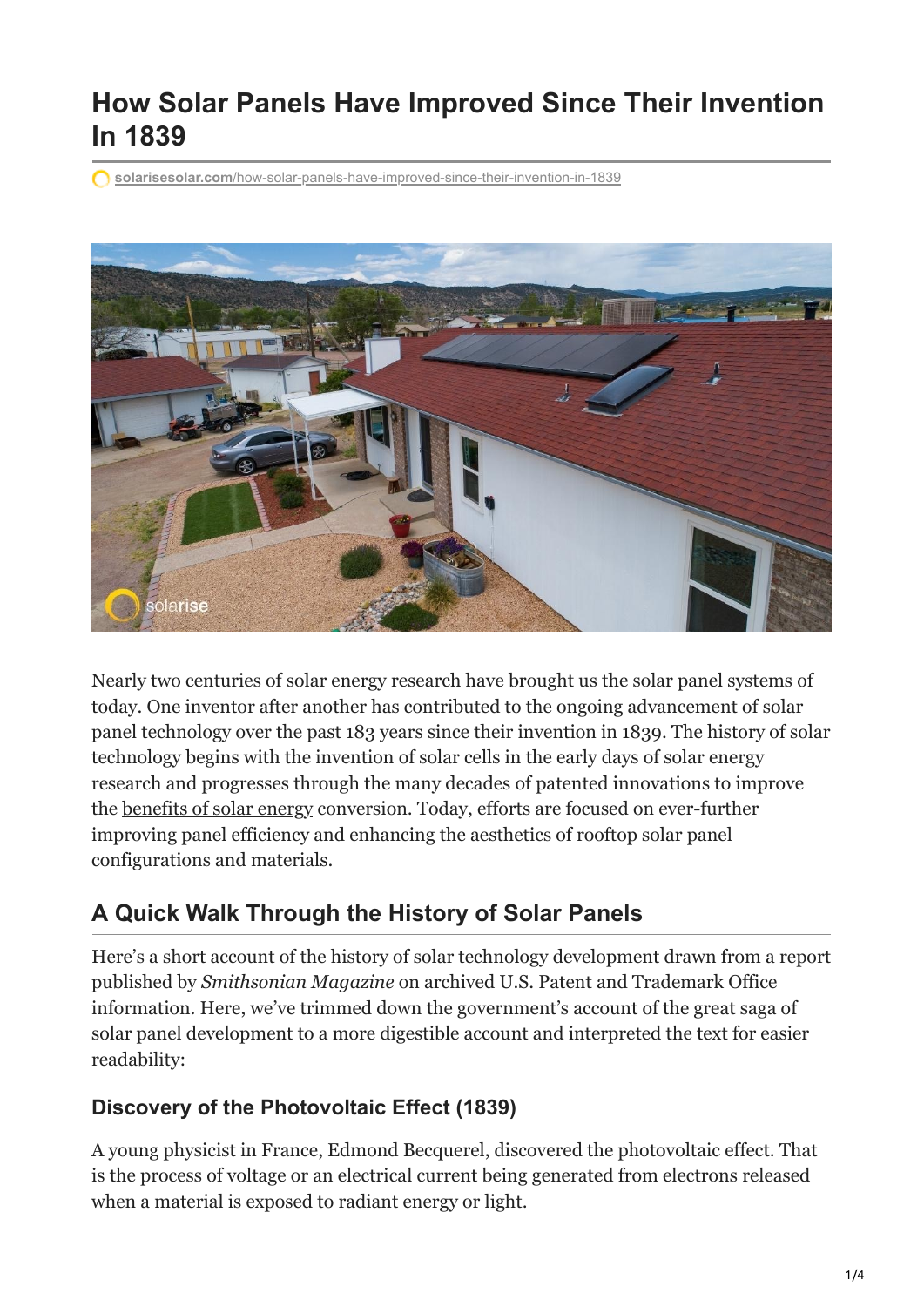#### **Invention of Solar-Powered Engines (1866)**

Inspired by Becquerel's astounding work, Augustin Mouchot, a French mathematician, invented engine technology powered by solar energy in 1866.

### **The First Solar Cell is Created. (1883-1884)**

Charles Fritts, a New York inventor, created a solar cell by using a layer of gold to coat selenium. Fritt's selenium solar cell produced a [continuous current.](https://www.solarisesolar.com/can-i-run-my-whole-house-on-solar-power/) It converted at a rate of 1 to 2 percent, compared to 15-20% today. (*Photoelectric* and *photovoltaic* are synonymous technical terms for converting light energy into electricity.) In 1884, Fritts installed the first solar panels on the roof of an NYC building.

#### **Utilization of Solar Radiant Energy (1888)**

Edward Weston patented solar cells that could convert radiant energy from the sun into electrical energy, and from electrical energy into mechanical energy. A solar cell was heated by light, which causes the release of electrons and produces an electrical current. It uses light to create heat.

#### **First Solar Cell Utilizing the Photoelectric Effect (1888)**

In this busy year for solar innovations, Aleksandr Stoletov invented the first solar cell utilizing the photoelectric effect. By that year, French and U.S. inventors inspired by Mouchot's earlier achievement were filing for patents for various solar-powered devices.

### **Technology Using Solar Heat to Generate Electricity. (1894)**

U.S. inventor Melvin Severy was granted patents for a thermopile mounting apparatus and technology generating electricity and light from solar heat. Those were essentially early photovoltaic solar cells with mounts designed to follow the sun for exposure at all times of day in all seasons without having to move the thermos piles around manually.

#### **Patents Issued for Thermal Batteries (1897)**

In the U.S., Harry Reagan obtained patents for his invention of thermal batteries, designed to collect and store heat (not electricity). It worked by utilizing a mass that could heat and then release usable energy from heated thermo-batteries. His invention enabled the collection, storage, and utilization of solar heat when needed.

#### **Invention of Thermal Generator (1913)**

Washington D.C.'s William Coblentz obtained a patent for a sturdy and inexpensive device called a *thermal generator,* designed to utilize rays of sunlight to produce an electric current that is sufficient to power working devices. The innovation was not in solar panels, but it marked a milestone in the development of thermal generators to convert heat to electricity or into cooling and heating power.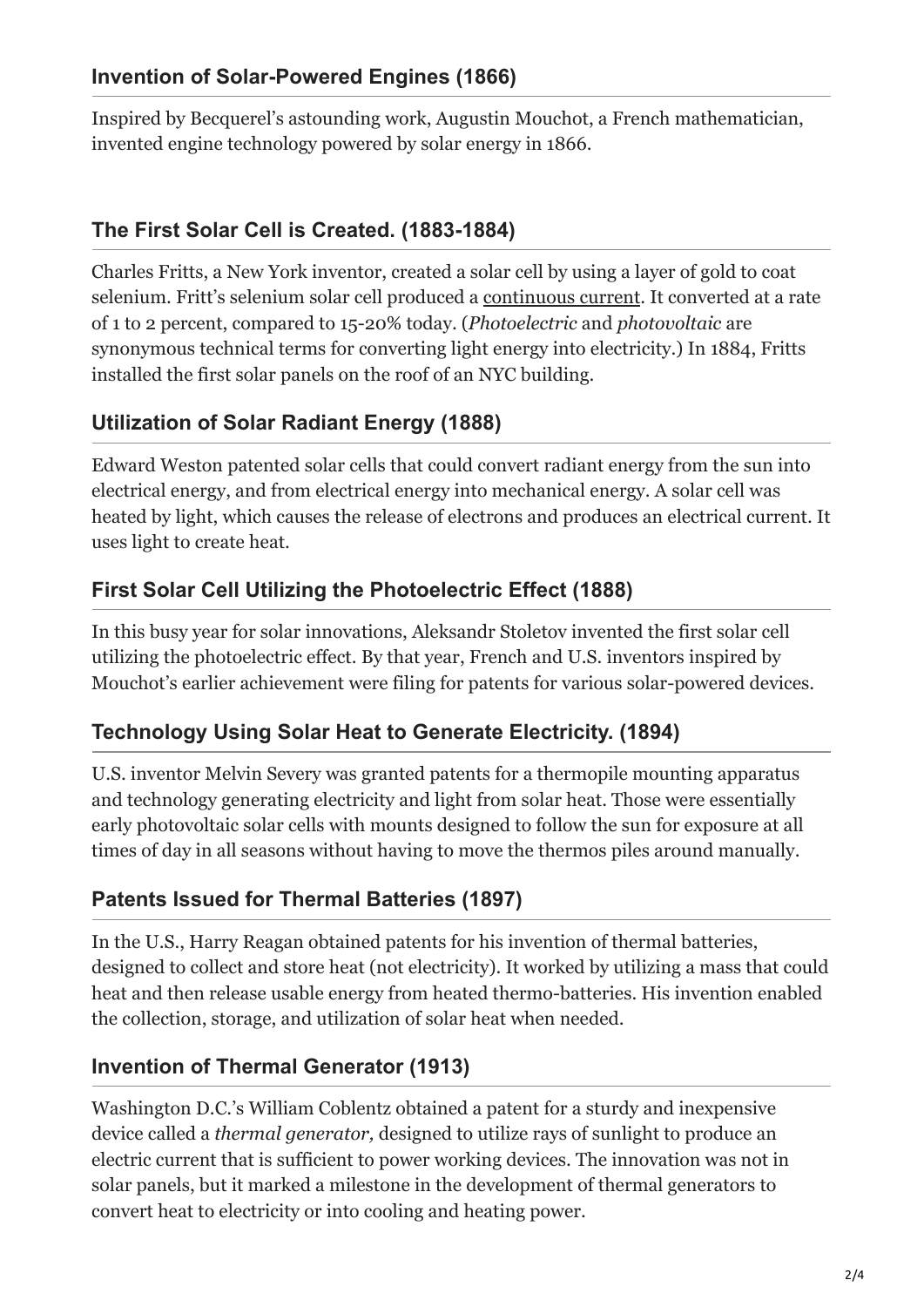## **Invention of Solar Cell Using Semiconducting Materials (1950s)**

Bell Laboratories created a solar cell using semiconducting materials such as silicon that was 6% more efficient than selenium. It was the world's first useful device for transforming solar energy into electricity. However, silicon solar cells were expensive to manufacture, and the need for multiple cells made it too costly for most people to [purchase solar panels](https://www.solarisesolar.com/how-much-do-solar-panels-cost/).

## **The First Fully Solar-Powered Buildings (1970s)**

In 1973, the University of Delaware had one of the first solar-powered buildings. It ran on a combination of solar photovoltaic and solar thermal power. Instead of solar panels, solar was integrated directly into the roof materials. With this exciting achievement, people nationwide began to see solar energy as a possibility for their own homes.

### **Congress Passes A National Solar Energy Act (1974)**

Additionally, in this year, the U.S. Congress passed into law the Solar Energy Research, Development and Demonstration Act of 1974. This legislation marked a much more robust formal national effort and commitment to make solar an efficient and affordable energy resource and promote it for public adoption.

## **Slowed Progress of Solar Development (1970s and 1980s)**

But, in the 1970s, there was an energy crisis in the United States, which negatively impacted solar development. Then, solar industry growth further slowed during the 1980s because of a drop in conventional energy prices. But, over the next decades, the U.S. government-supported solar technology development.

The government began incentivizing the purchase of solar panel systems with grants and [tax incentives](https://www.solarisesolar.com/solar-tax-credits-in-colorado/)[. Those solar consumer savings, plus the 70 percent drop in solar panel](https://www.solarisesolar.com/residential-solar-panel-installation-in-colorado/) installation costs during this last decade have helped grow the industry nationally by a stunning average of 50% over the past ten years, according to the Solar Energy Industries Association.

## **Aesthetic Photovoltaic Roof Tile Design Patented (2018)**

Currently, the industry-disrupting innovations in solar are involved in making solar panels more aesthetically appealing and increasing efficiency. For example, there have been recent developments in *building-applied photovoltaic (BAPV)*. It's solar cell technology that is integrated directly into the existing roof tiles on buildings!

## **Solar Panel Technology Today and Tomorrow**

Solar panels and related [solar energy systems](https://www.solarisesolar.com/20-amazing-facts-about-solar-energy/) technology have advanced profoundly from 1839 to the present day (2022). Further, the current developments underway in the efficiency and aesthetic adaptations of panels hold great promise for exciting future progress in solar innovations, spurring ever-broader global adoption.